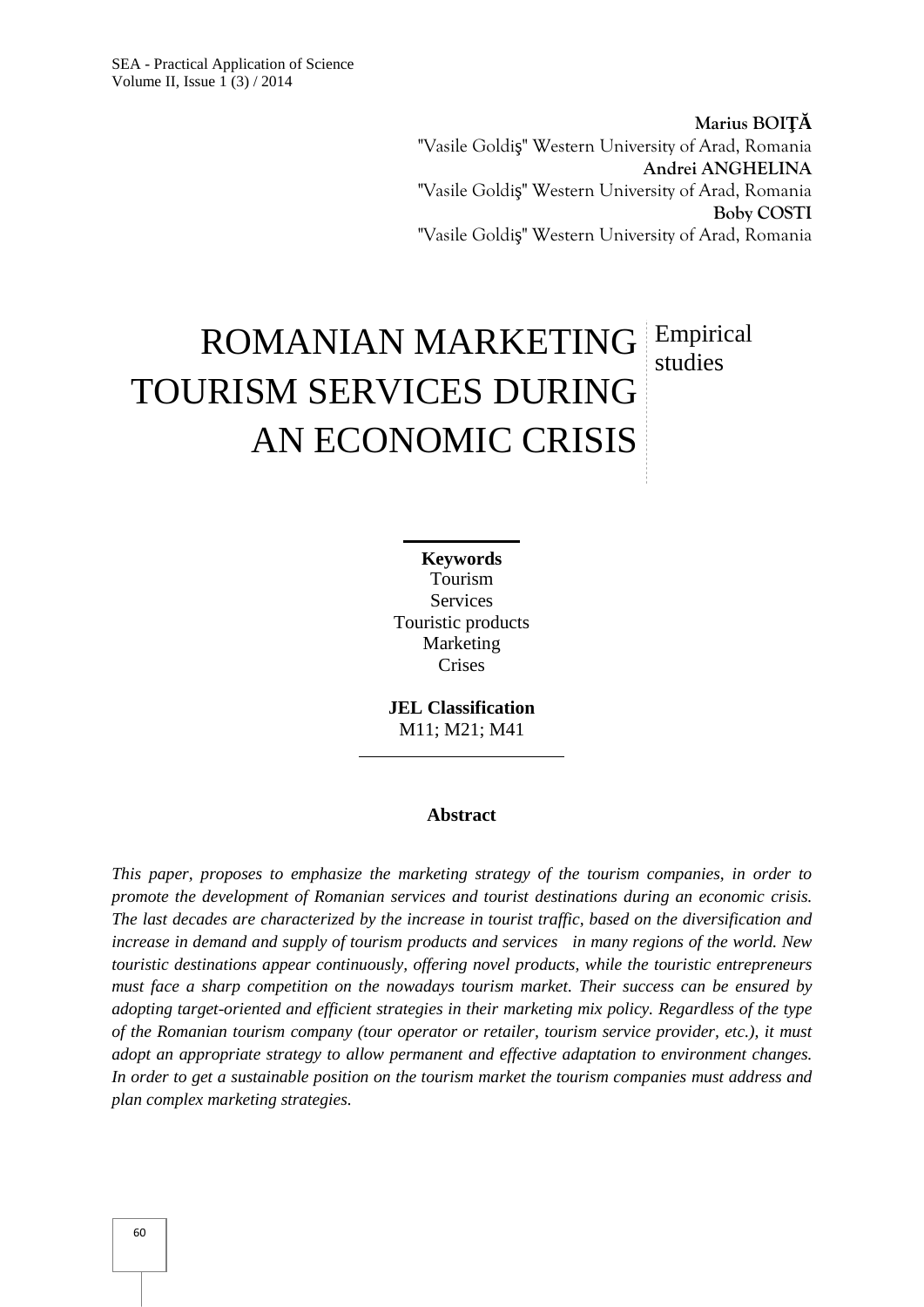## **INTRODUCTION**

The increasing expectations and prerequisites on the domestic and international touristic market are determinant in the marketing politics of the Romanian entrepreneurs acting in this field, this meaning that they attempt a new approach of the already adopted marketing strategies in order to adapt their tourism products and services supply to these changes as well as to the mechanisms of the European Internal Market.

In the context of an increasing preoccupation of the Romanian tourism entrepreneurs and of the national authorities involved, to attract the domestic and foreign tourists' flows, the adoption of sustainable marketing strategies is one of the basic solutions in the development in this field. The fast and continuous development of services during the last decades lead to the emergence of a new branch in the marketing *(Ph. Kotler, 1998),* able to identify its specific features: the marketing of services. *This represents a service-specific process, aiming at identifying the expectations and needs of the consumers and satisfying them at the appropriate place and time to the most attractive price.*

## **MATERIALS AND METHODS**

In the fire point of the marketing, strategy is a relatively new concept. "The last three decades witnessed sustained efforts in defining it, in establishing its place and role in the whole of the strategic leadership" (*V. Balaure, I. Catoiu & C. Veghes (2005)*.). In the up-to-date socio economic progress, the touristic enterprises frequently need to adjust their strategy, meaning i.e. modifying their touristic products and services and looking for new outlets.

From the variety of strategies, the tourism enterprise has to choose the type of strategy which allows the most accurate evaluation of the inner and external factors and suits the best to the marketing politics of the company.

By the way it uses the means within its reach, the tourism enterprise "*has to create a strategic advantage in the competition, positioning its offer in a way that makes it sharply different from its competitors, in the eyes of the consumers" Ph. Kotler (1998).* In their struggle against each other, by the methods and ways of using their goods and means, the Romanian tourism enterprises look for a better position towards their market competitors. "The shapes this competition takes are different, mostly in accordance with the potential and the position of the company on the market, as well as with its goals" *V. Ad sc li ei* (2005). In this context the entrepreneur should use competition strategies that comply as much as possible with the objectives of the company. Highlighting the compositional strategy versions, Michael Potter takes into account two fundamental criteria:

*the nature of the competition advantages gained by a company from a specific strategic activity field*

*the goal of the strategic activity field in a certain context: by the whole of the strategic activity fields or by individual market segments*. The definition range for the concept of marketing is wide and complex. Along its evolution there were lots of attempts to define it, in a manner as exhaustive and appropriate as possible. For instance, "*the term "marketing" designates as well a scientific field as a branch, an activity, a function of the enterprise"(V.Balaure, 2002).*

Depending on their potential, the companies may use different product strategies in order to achieve their goals, like: "*reinforcement of their position on the tourism market, the growth of the market for the specific touristic product by attracting new segments of tourists, differentiating their offer towards the products of the competitors, raising the market share etc."(M. E. Porter, 2001*). In the Romanian tourism the main strategic directions to be adopted in the framework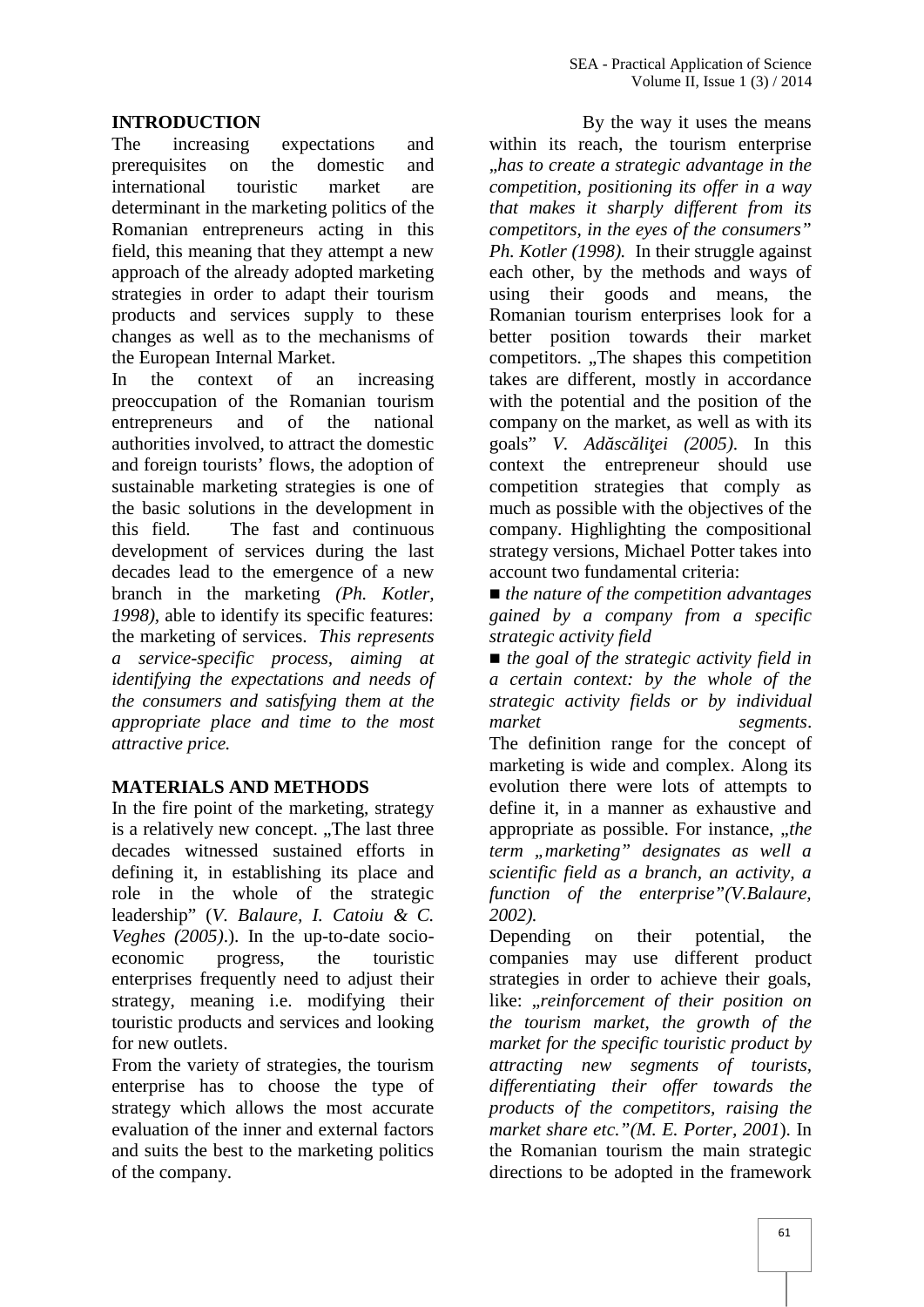of the product policy are: *the flexibility strategy, differentiating, diversifying and furbishing up the offer*. (*M. Bruhn,1999*).In the field of the price policy, the Romanian tourism entrepreneurs can choose from a great variety of price strategies, differentiated by certain criteria, like: (*V. Balaure, I. Catoiu & C. Veghes (2005*)) *the level and accessibility of prices, the specific characteristics of the market and the way of distribution. The strategies preferred by the tourism companies are mainly: the strategy of high prices, the strategy of intermediate prices, the strategy of low prices and the strategy of flat rate prices*. However the strategic options are not restricted to the specified ones, but: *"depending on the marketing orientation of the companies, one can meet on the tourism markets a range of strategy versions and options, to be used to different purposes and in different situations" (A. Nedelea, 2003).* In the Romanian tourism, in their distribution policy, the companies are oriented towards the following strategic patterns: selective distribution, adopted by the company with a restricted number of carefully selected distributors, exclusive distribution, chosen by the companies which use the distribution network of one single distributor and the intensive distribution, used by the companies which address a great number of handlers to carry out the sale of their touristic products and services. There is interdependency interactive between the touristic products and permanent services, so the low quality of the services supplied by a supplier may have an impact on the whole offer. On the other side, the high quality of a touristic service offered by a company may raise the turnover of the other offers, whose services are included into the same package. The touristic offer depends not only on the services supplied by different companies, but also on the components of the touristic – natural and anthropo geographic potential of the area; these make the offer

more or less attractive but also are able to persuade the tourists to choose the specified touristic offer. These elements complete the complementary character of touristic offer. The behaviour of the tourism products' and services' consumers has also a significant effect on the marketing activity in the branch. The demand on tourism, very flexible for the income of the tourists, the prices of different suppliers, is also fingerprinted by non-economic factors like: unfavourable climate conditions, religious constraints, political insecurity in certain area, etc. All these topics, specific to the processes and phenomena in the touristic field, demand a different approach compared to other fields of activity.

The Romanian touristic entrepreneurs may establish their marketing objectives for certain time periods (one year, a season, a trip etc.) according to certain factors like: the particularities of the touristic products and services, the market share addressed, the place of the company on the market In the given context, the strategic objectives to be considered by the Romanian tourism companies are: gaining a preferred market position on the tourism market;

attracting new segments of tourists from the European Union and from outside it; increasing the market share;

carefully studying the needs and expectations of the tourists by using methods, facilitating the communication with the customers in order to clearly identify their requirements and expectations towards the services offered by the touristic enterprise;

stimulating the domestic and international tourist traffic;

breaking into new markets;

offering complex touristic packages based on complete and diversified touristic services;

entering into beneficial alliances with other touristic and service companies. The Romanian tourism companies should